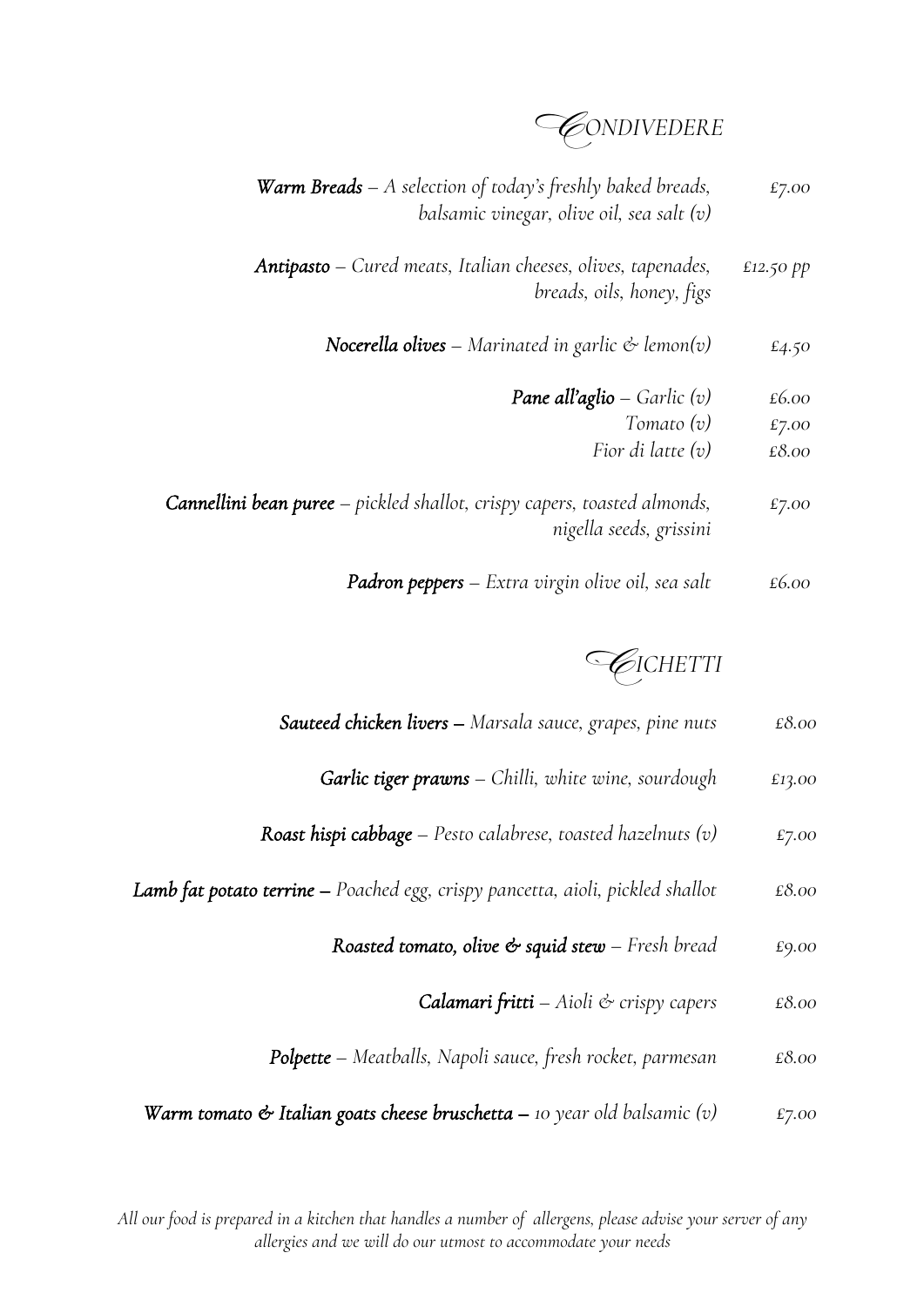## P*IZZAS Our pizzas are hand-stretched and served Napoli style with a San Marzano tomato base & fior di latte cheese*

- *Primavera (White pizza) Courgette, fig, goats' cheese, walnuts (v)*  $E13.00$
- *Prosciutto crudo –San Daniele prosciutto, rocket, parmesan, balsamic vinegar £15.00*
	- *Margherita – San Marzano tomato, fior di latte, basil (v) £12.00*
		- *Diavola – Nduja, salami Milano, fresh chillies, honey £14.00*
		- *Rustica – Spinach, aubergine, mushrooms, olives (v) £13.00*



| Pappardelle a ragu - Braised ox cheek, celeriac puree, pangrattato                                  | £15.00/£8.00     |
|-----------------------------------------------------------------------------------------------------|------------------|
| Linguine allo scoglio – King prawns, mussels, squid, calamari,<br>clams, shellfish bisque           | £22.00           |
| Broccoli & kale orecchiette - Gorgonzola, toasted walnuts, crispy kale                              | £13.00 $/$ £7.00 |
| Porchetta & pasta e fagioli – Garlic & fennel porchetta, pasta fagioli, pancetta,<br>chive emulsion | £17.00           |
| Linguine alla norma –Salted aubergine, Napoli sauce, basil, capers, pecorino (v)                    | £13.00           |

## C*ARNE E PESCE*

| £16.00       | Pan roast chicken supreme - Salt baked celeriac, caramelized celeriac puree,           |
|--------------|----------------------------------------------------------------------------------------|
|              | Cavolo Nero, Oyster mushroom, chicken jus                                              |
| £20.00       | Roast Rump of Lamb - compressed potato, pea puree,                                     |
|              | broad beans & pancetta jus                                                             |
| £21.00       | Baked fillet of hake - Confit potatoes, beef tomato, black olives,                     |
|              | anchovies & chive emulsion                                                             |
| £38.00       | Filletto alla griglia- Roasted vine cherry tomatoes, dressed watercress,               |
|              | Truffle parmesan fries, smoked bone marrow butter                                      |
| Market price | <b>Bistecca Fiorentina</b> (for $2$ to share - allow 40 minutes) – with spring greens, |
|              | Truffle & parmesan fries smoked bone marrow butter                                     |
| £20.00       | Pan seared fillet of salmon- Handmade gnocchi, mascarpone, samphire, air dried         |
|              | tomatoes, spinach & dill oil                                                           |

*All our food is prepared in a kitchen that handles a number of allergens, please advise your server of any allergies and we will do our utmost to accommodate your needs*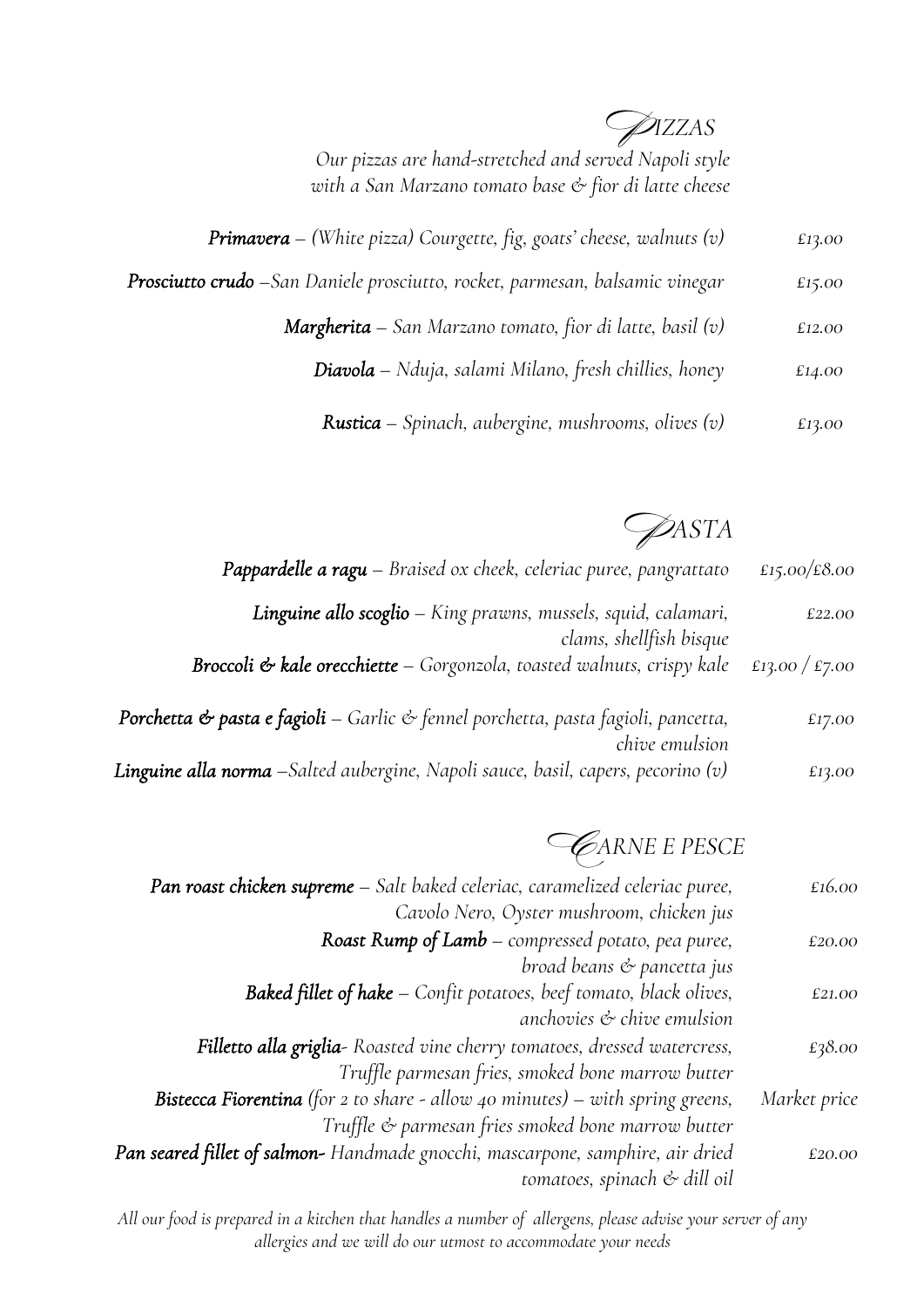

| £6.00 | Truffle $\phi$ parmesan fries $(v)$                                            |
|-------|--------------------------------------------------------------------------------|
| £7.00 | Sauteed peas, greens, pancetta $\phi$ toasted almonds (v)                      |
| £6.00 | Zucchini fritti $(v)$                                                          |
| £6.00 | <b>Confit potatoes –</b> garlic, beef tomato, olives, anchovy & chive emulsion |
| £7.00 | Rocket & pecorino salad, 10 years aged balsamic (v)                            |
| £7.00 | Fresh handmade gnocchi (v)                                                     |
| £7.00 | <b>Tomato &amp; goats cheese salad (v)</b> – 10 years aged balsamic (v)        |



| Classic Tiramisu                                                                       | £7.00  |
|----------------------------------------------------------------------------------------|--------|
| Warm torta caprese - fior di panna gelato, extra virgin olive oil, sea salt            | £8.00  |
| Sicilian cannoli - Marsala & orange mascarpone, roast pistachio                        | £7.00  |
| <b>Selection of Italian gelato-</b> Sourced from Italy, please see server for flavours | £8.00  |
| <b>Morello cherry pannacotta</b> – Cherry gel, honey oats, amaretti, white chocolate   | £7.00  |
| Affogato – Fior di panna ice cream, espresso, frangelico liquor                        | £7.00  |
| Fresh Italian cheeses- honey, figs grapes, pane carasau                                | £14.00 |

*Well behaved children are always welcome at Il Mulino. In Italy the palates of bambini are developed early, and they would generally enjoy the same food the adults are eating. Please feel free to discuss with us when you visit Il Mulino with your children as many of the dishes on the menu can be cooked in child friendly portions. We are also more than happy to prepare simpler pasta dishes if required*

*All our food is prepared in a kitchen that handles a number of allergens, please advise your server of any allergies and we will do our utmost to accommodate your needs*